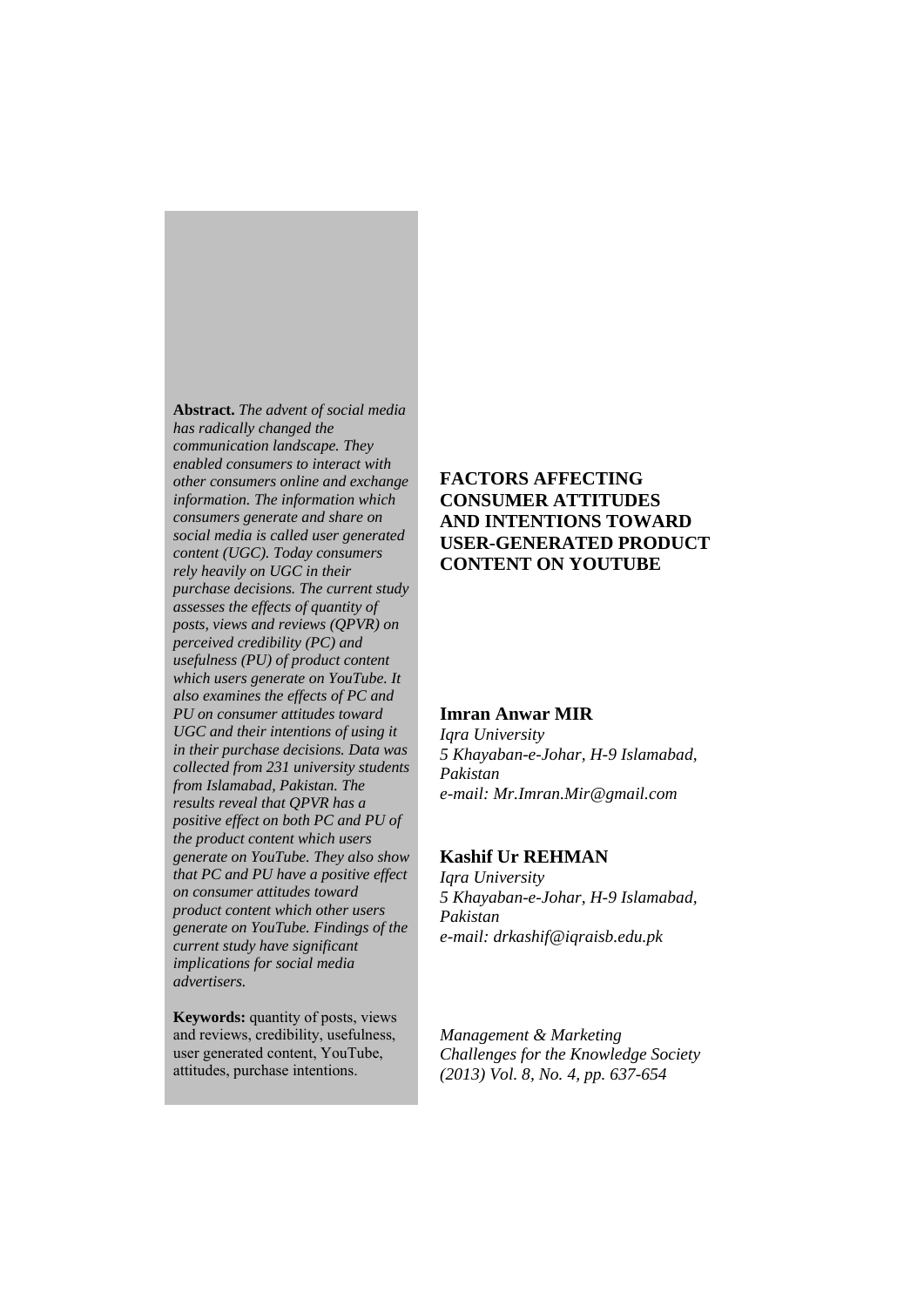## **1. Introduction**

Recent advancements in internet-based technologies have produced radical changes in the nature of the socio-business communication style, content and participants. The internet has opened new avenues for businesses to interact with their customers effectively (Ščeulovs and Gaile-Sarkane, 2010). Today, businesses use the internet to conduct their commercial activities globally (Durbhakula and Kim, 2011). Recently, social media has profoundly transformed the ways in which people communicate (Edwards, 2011). Social Media is a "group of internet-based applications that build on the ideological and technological foundations of Web 2.0, and that allow the creation and exchange of user generated content" (Kaplan and Haenlein, 2010, p. 61). In other words, social media is the personalized user generated media and users exercise greater control over its content generation and use than its producers of consumer goods and services (Dickey and Lewis, 2011). Social media is a broad term and consists of online networks (e.g. Facebook, MySpace, and LinkedIn), wikis (e.g. Wikipedia), multimedia sharing sites (e.g., YouTube and Flickr), bookmarking sites (e.g. Del.icio.us and Digg), virtual worlds (e.g. Second Life), rating sites (e.g. Yelp), blogs (e.g. TMZ), and virtual game worlds (e.g. World of Warcraft). The rapid growth and adoption of social media globally made it the focal point for business decision makers. Today, businesses are allocating their resources to identifying ways to make profitable use of social media (Kaplan and Haenlein, 2010). Since the inception of social media, several researchers (e.g. Cheong and Morrison, 2008; Chi, 2011; Cui et al., 2010; Daugherty et al., 2008; Mir, 2012; Mir and Zaheer, 2012; Sun et al., 2009; Zeng et al., 2009) attempted to assess the different aspects, uses and impacts of social media. Nevertheless, most of these past studies focused on social networking sites and virtual communities. So far, few studies have focused on YouTube which is a huge source of user generated content (UGC). YouTube is a multimedia sharing site where users can upload, share and view videos. They can also rate the YouTube content by giving it a thumb up or down or by publishing their comments (Snelson, 2011). Video dissemination through YouTube can have widespread impacts on opinions, thoughts, and cultures (Borghol et al., 2012) particularly when these videos are user generated. The popular user generated videos on YouTube shape the public opinion, attitude, and sentiments (Bachrach, 2008; Kiss, 2006). The user generated videos on YouTube can be about products, events, personalities and so on.

The current study focuses on UGC which contains information about products. Users trust UGC more than the producer generated content (PGC) (Cheong and Morrison, 2008; MacKinnon, 2012). Users/consumers trust UGC because other users are believed to share both their negative and positive product experiences in the spirit of full disclosure. Moreover, they are not perceived as having a commercial interest, which makes them seem unbiased judgers of a product's or service's qualities. On the other hand, producers usually communicate only the positive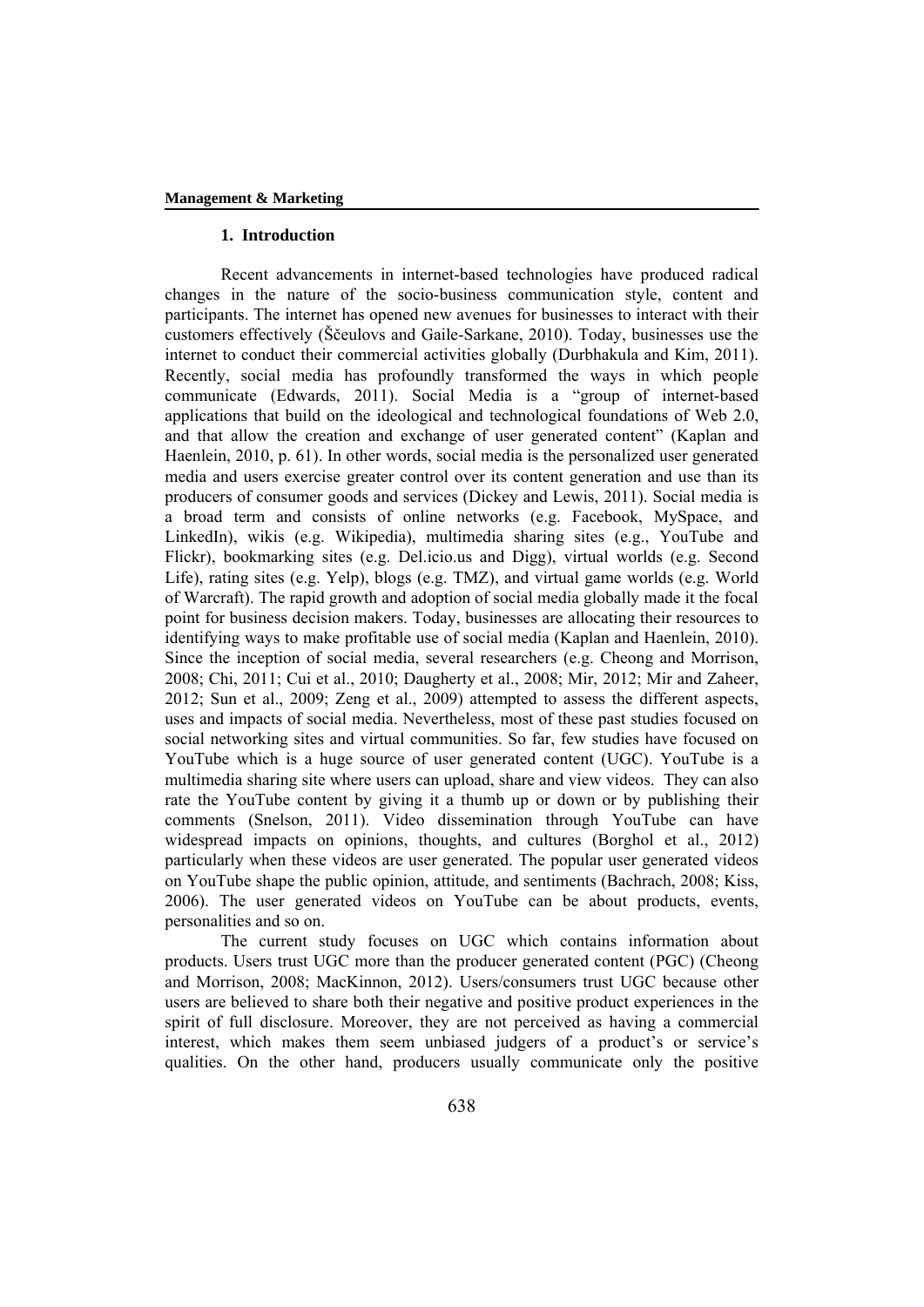attributes of their products to save their commercial interests (Cheong and Morrison, 2008), a fact well-known by consumers world-wide which has led to a wave of cynicism and scepticism (Helm, 2004). No doubt, users' impartiality makes the UGC more credible and useful than PGC. Besides this well-established fact, quantity of posts (number of videos about a product generated by users), their views and reviews (ratings) may affect the credibility and usefulness of UGC on YouTube. Ratings and recommendations by other users play an important role in assessing the credibility of the UGC on social media (Flanagin et al., 2011; Mir and Zaheer, 2012). The current study aims to examine the influence of quantity of posts, views, and reviews on the credibility and usefulness of product related content generated by users on YouTube. It also examines the influence of perceived credibility and usefulness on consumer attitudes toward product related content generated by users on YouTube (ATU) and their behavioural intentions (BI). This research is founded on Simonsen's (2011) methodological suggestion to analyse the utility of YouTube as a communication channel and browsing system from the users' side because most of the content on social media sites (e.g. on YouTube) is created by users and most of this content is used by end users.

### **2. Underlying theories and the proposed model**

Prior to purchasing a product, consumers search for product information and recommendation so that a quality decision is made (Cheong and Morrison, 2008). Social media has made the consumers' information seeking process very convenient. Today, consumers log on to different social media sites to gather the information to support their purchase decisions. Consumers particularly rely on user-generated content in purchase decision making (Riegner, 2007; MacKinnon, 2012). One of the useful sources of user and producer generated content is YouTube (Kim et al., 2011). YouTube is a video sharing site where users upload videos to share with other users. The invention of YouTube augmented the online video viewing and production. It attracted huge number of audiences (Snelson, 2011). At the end of its first five years of service, YouTube was receiving more than 2 billion views per day (YouTube, 2010). Users were uploading more than 35 hours of videos per minute (Walk, 2010). Besides consumers, commercial and non-commercial organizations are using YouTube to communicate their messages. For instance, a lot of information about HPV vaccination and cervical cancer is available on YouTube (Ache and Wallace, 2008). Similarly, many travelling agencies are publishing tourism content on YouTube (Reino and Hay, 2011). Consumers use YouTube to share their experiences and views with other consumers in the form of videos. Since users/consumers play an active role in the production, distribution and receipt of YouTube's media content, (e.g. in video creating, sharing, and viewing), therefore, it is appropriate to examine the use of YouTube and its influence from an audience- perspective (Hanson and Haridakis, 2008).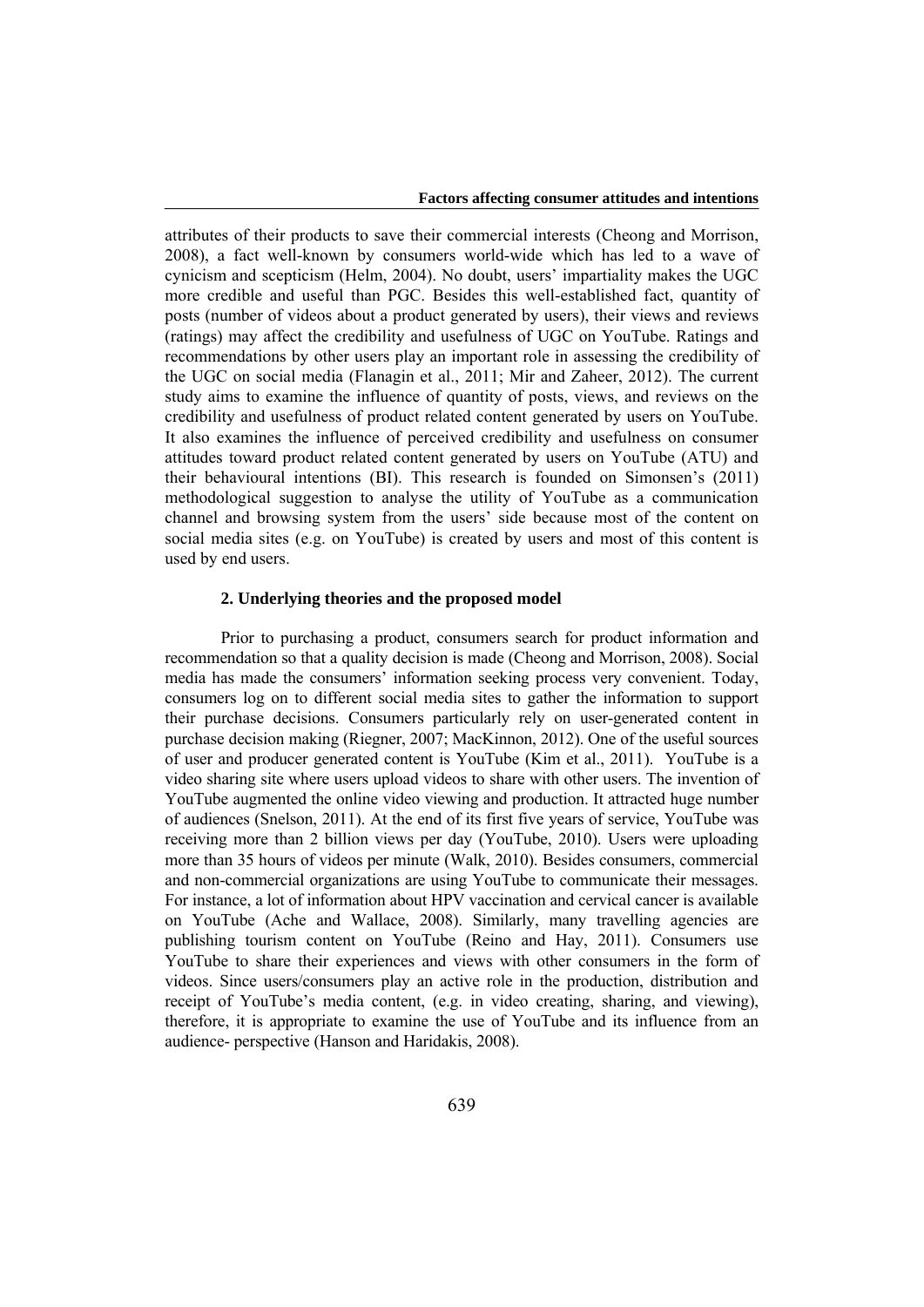The current study postulates that the quantity of posts, views, and reviews (QPVR) influences the perceived credibility (PC) and usefulness (PU) of product related content generated by users (UGC) on YouTube. It further postulates that perceived credibility (PC) and usefulness (PU) affect the consumer attitudes toward product related UGC available on YouTube (ATU). ATU is supposed to affect consumers' behavioural intentions (BI) of using product related UGC available on YouTube (See Figure 1). Several past theories partially support the postulations of the current study. For instance, the theory of social impact (Latane, 1981) supports the postulation that QPVR influences the perceived credibility (PC) and usefulness (PU) of product related content generated by users (UGC) on YouTube. Social impact theory states that "when other people are the source of impact and the individual is the target; impact should be a multiplicative function of the strength, immediacy, and number of other people" (Latane, 1981, p. 343). It assumes that as the number of social network members increases, the impact on the target individual increases. According to Latane (1981) actions and arguments of others not just influence an individual, but sometimes persuade him or her to act. Consistent with the social impact theory, Mir and Zaheer (2012) found that brand information on social media becomes more credible when multiple users express the same opinions about it in the form of comments, tags etc. Ratings and recommendations by other users help an individual user in assessing the credibility of the UGC on social media (Flanagin et al., 2011). Product information embedded in UGC becomes more credible and useful when multiple sources are supporting it (O'Reilly and Marx, 2011; Wunsch-Vincent, 2007).

In the original technology acceptance model (TAM), Davis (1986) suggested that the perceived usefulness affects attitudes. This supports the postulation that the perceived usefulness (PU) affects the consumer attitudes toward product related UGC available on YouTube (ATU). Similarly, perceived credibility has a positive influence on consumer attitudes toward user-generated content (Mir and Zaheer, 2012). The theory of reasoned action (Fishbein and Ajzen, 1975; Ajzen and Fishbein, 1980) and theory of planned behaviour (Ajzen, 1991) support the postulation that consumer attitudes toward product related UGC available on YouTube (ATUGC) affect their behavioural intentions (BI) of using it. The attitude construct in the theory of reasoned action (TRA) and the theory of planned behaviour (TPB) represents the attitude towards a particular behavior in a specific context (Ajzen 1991; Ajzen and Fishbein, 1980; Fishbein and Ajzen, 1975).

Figure 1 shows the overall relationship between the constructs of this study. The interplay between the constructs and the resulting hypotheses are discussed separately.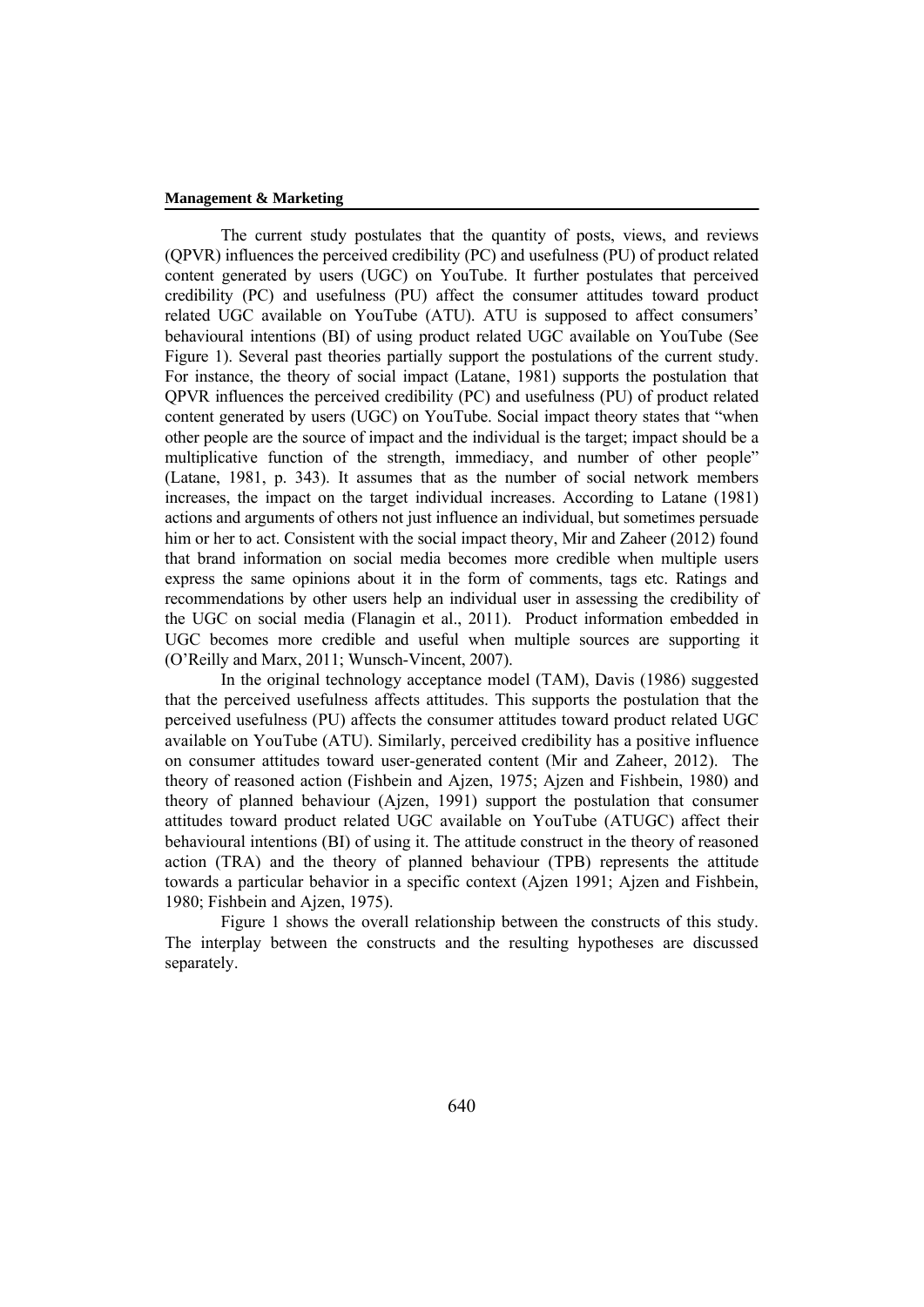

*Figure 1.* **Proposed attitudinal model of YouTube UGC** 

## **2.1. Quantity of posts, views and reviews**

When many users share the same information about a product on social media this augments the credibility and usefulness of that information (Mir and Zaheer, 2012). Liu-Thompkins and Rogerson (2012) stated that user ratings influence diffusion of the content more than its inherent quality. Most users who seek UGC on the web rely on the other users' tags and comments (Harris, 2012). Consumers (users) perceive the UGC sources (e.g., bloggers, video uploaders) as more credible than company generated content (Jonas, 2010). They also perceive UGC as a useful aid in purchase decision making (Cheong and Morrison, 2008). QPVR denotes the quantity of posts (number of videos about a product uploaded by multiple users on YouTube), views, and reviews (ratings and votes e.g. it's true, I like it) of those videos. Consumers often read the product reviews or threads on social media to make well-considered buying decisions (Muntinga et al., 2011). When multiple users upload their content (videos) about a product (e.g. mobile handset) on YouTube the perceived credibility and usefulness of that content improves. Similarly, when many users view and review that content, its perceived credibility and usefulness improves (Wunsch-Vincent, 2007). Once a user uploads the video on YouTube it may have numerous comments, ratings, favourites and subscriptions by other users (Han et al., 2009). When various viewers rank a video through likes and votes, it becomes popular. This popularity attracts more users to watch that video. It ultimately leads to the perceived credibility and usefulness of that video (Cha et al., 2007; Gill et al., 2007; Han et al., 2009).

H1. Quantity of posts, views and reviews has a positive effect on the perceived credibility of user generated YouTube product related content.

H2. Quantity of posts, views and reviews has a positive effect on the perceived usefulness of user generated YouTube product related content.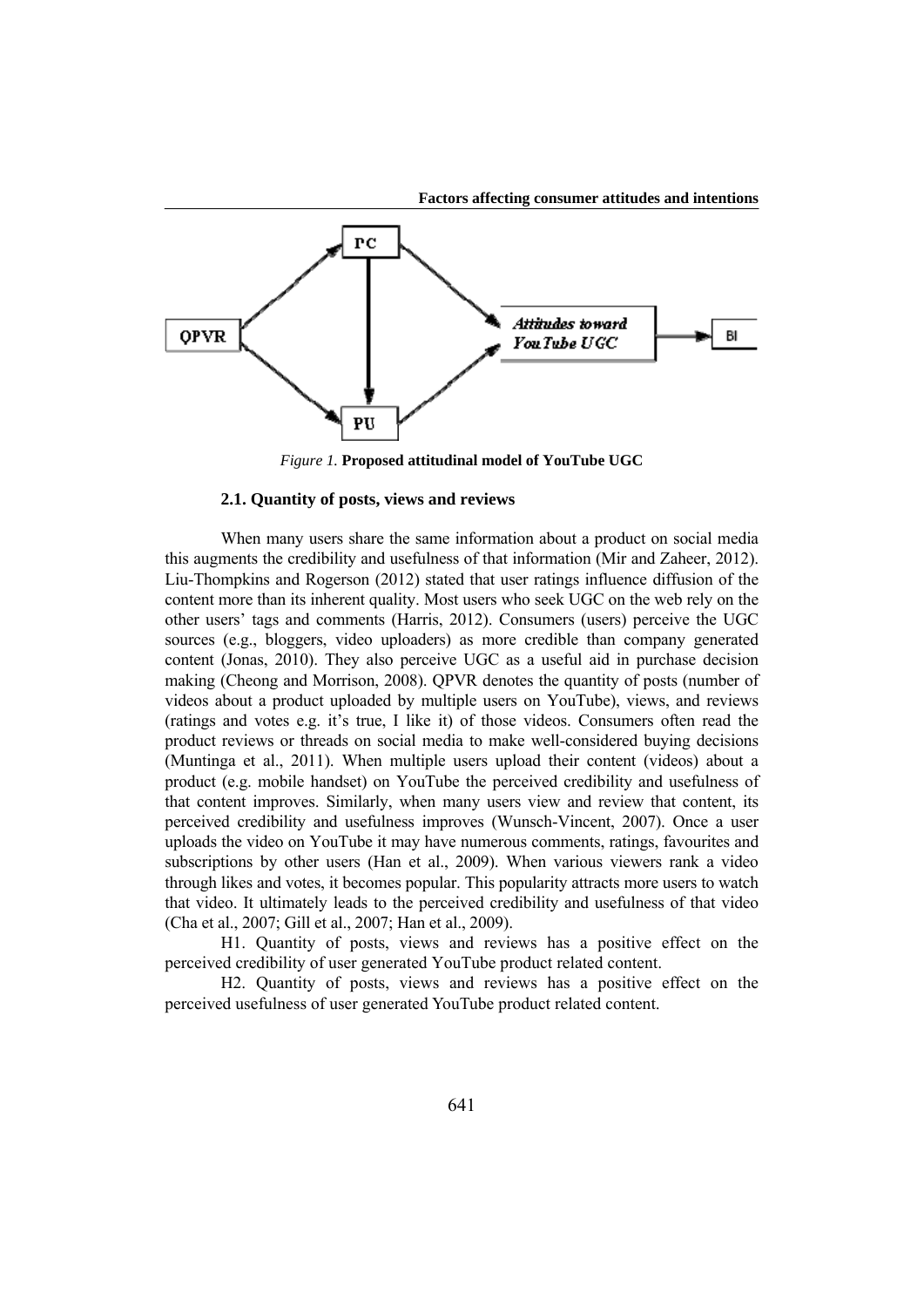## **2.2. Perceived credibility**

The credibility of a message depends on the recipient's perception of its source (Erdogan, 1999). Assessing the credibility of the message source is important. High credibility of the message source has a positive effect on consumer attitudes toward the brand (Erdogan, 1999; Friedman and Friedman, 1979; Ohanian, 1990). Various factors affect the credibility of the message. For example, message medium, expertise, knowledge and credibility of the source. Internet users perceive the same information on the web more credible than on traditional media (e.g. in newspapers) (Wathen and Burkell, 2002).

Credibility can be "defined as believability. Credible people are believable people. Similarly, credible information is believable information." (Tseng and Fogg, 1999, p. 39) Perceived credibility is defined as the extent to which a user feels the certainty and pleasant outcomes of using an electronic application service (Jacoby and Kaplan, 1972). Users hold more positive perceptions about user generated product messages on social media than advertisements (Parise and Guinan, 2008). UGC is considered to be unbiased in comparison to producer generated content (i.e. ads). Most importantly, the content which users generate on social media is based on their personal product experiences (Cheong and Morrison, 2008). Perceptions about the source credibility influence message evaluation, attitudes and behavioural intentions (Ohanian, 1991).

The current study postulates that the perceived credibility of user generated product content on YouTube has a positive effect on consumer attitudes toward such content (see Figure 1). Source credibility significantly affects the user's attitudes toward the message (Zernigah and Sohail, 2012). Mir and Zaheer (2012) found that perceived credibility has a positive effect on consumer attitudes toward user-generated content (UGC).

The current study also postulates that perceived credibility of UGC has a positive effect on its perceived usefulness (see Figure 1). Consumers perceive online product information credible and useful in purchase decision making (Cheung et al., 2008). McKnight and Kacmar (2007) found that perceived credibility influences the perceived usefulness of the information on the web positively. Yet, there are some studies which contradict the findings of McKnight and Kacmar (2007). For example, Hilligoss and Rieh (2008) stated that a person may perceive the information on web as credible, but not useful.

H3. Perceived credibility of user generated product content on YouTube has a positive effect on user attitudes toward it.

H4. Perceived credibility influences perceived usefulness of user generated product content on YouTube positively.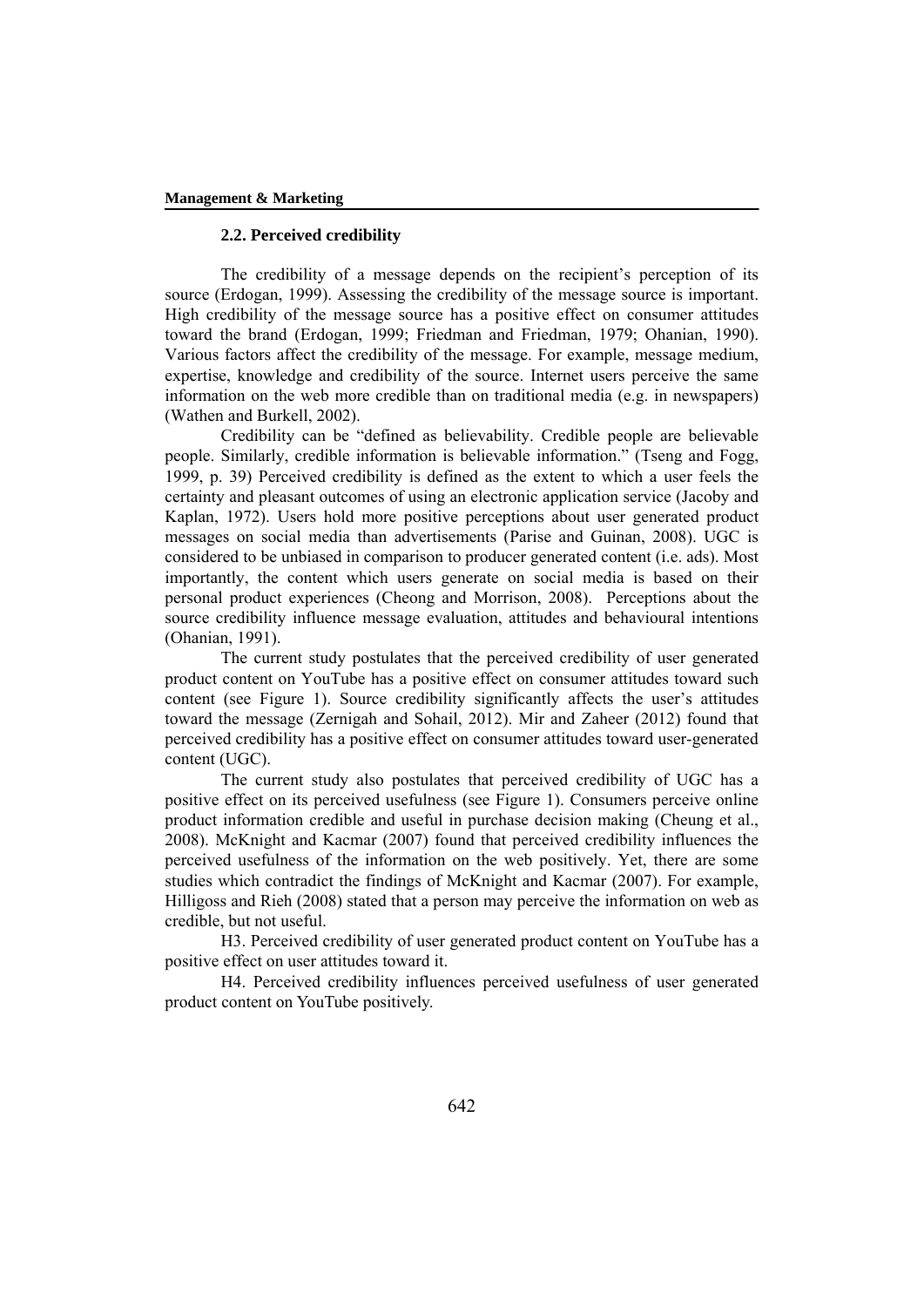## **2.3. Perceived usefulness**

Consumers usually seek out other consumers' comments, views and recommendations on the web to lessen the risks involved in a purchase (Goldsmith and Horowitz, 2006). Today consumers use social media (e.g. social network sites, blogs, YouTube) to find user generated product information to support their purchase decisions. Consumers perceive user generated product information on YouTube useful. Users generate and share useful information on social media (e.g. on YouTube) based on their personal product experiences. Users are believed to share both negative and positive product experiences which make UGC not only credible, but also useful (Cheong and Morrison, 2008). David (1989, p. 320) defined perceived usefulness as "the degree to which a person believes that using a particular system would enhance his or her job performance. This follows from the definition of the word useful: capable of being used advantageously". UGC on YouTube is a convenient source of product information. Within a few seconds, an individual can get access to the different categories of UGC on YouTube (Simonsen, 2011). UGC contains diversified input from different users, which may be valuable for other users (Cook, 2008). The current study postulates that perceived usefulness has a positive effect on consumer attitudes toward the user generated product content on YouTube (See Figure 1). Perceived usefulness of UGC is proposed to have positive effects on consumer attitudes because usefulness of information benefits the consumer (Zeng et al., 2009).

H5. Perceived usefulness of user generated product content on YouTube has a positive effect on user attitudes toward it.

## **2.4. Attitude and behavioural intentions**

Understanding consumers' attitude is important because it affects their behavioural intentions (Kraft et al., 2005). Attitude is defined as an individual's favourable or unfavourable feelings and evaluations about performing a particular behaviour (Fishbein and Ajzen, 1975). "Intentions are assumed to capture the motivational factors that influence a behaviour; they are indications of how hard people are willing to try, of how much of an effort they are planning to exert, in order to perform the behaviour" (Ajzen, 1991, p. 181). Positive attitudes affect an individual's behavioural intentions positively (Mosavi and Ghaedi, 2012). The current study proposes that consumer attitudes toward UGC on YouTube and their behavioural intentions of using that UGC in purchase decision making are associated positively (see Figure 1). Consumers' positive attitudes toward online user generated content enhance their intentions to consume such content (Daugherty et al., 2008).

H6. Positive user attitudes toward the product content generated by other users on YouTube have a positive effect on their intentions of using it in purchase decision making.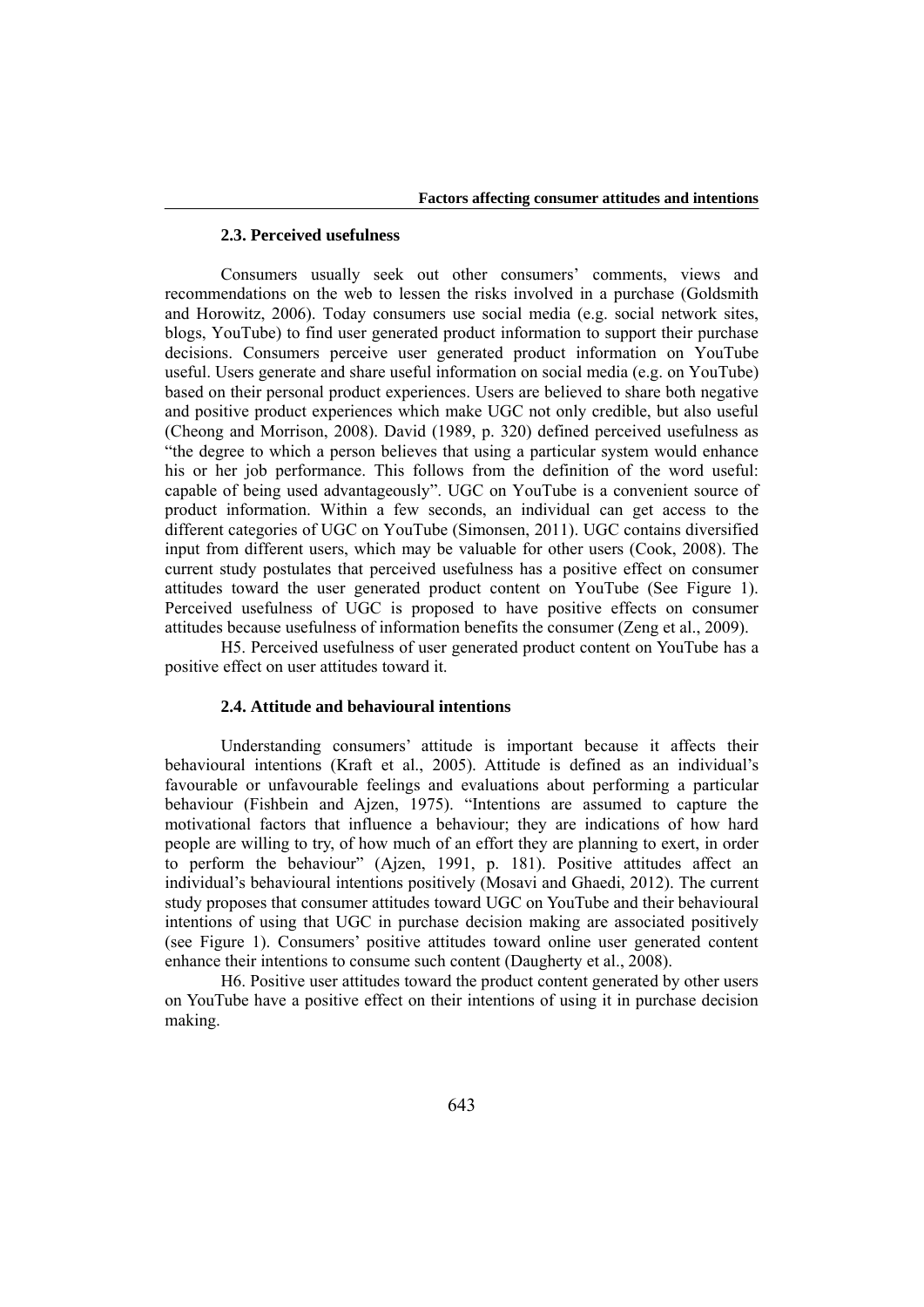### **3. Research methodology**

Data was collected from a sample of 231 university students at Islamabad (the capital of Pakistan). Samples were drawn using convenience sampling procedure and an offline self-administrative questionnaire was distributed to each respondent. To give a brief description of the resulting sample we can state that 61% of the respondents were male and 39% female, 7.4% were under 20 years of age, 63.8% had between 20 and 29 years, 24.8%, were between the age of 30 and 39, and 4% were 39 or above. 54.3% students were enrolled in undergraduate degree programs, while 45.7% were enrolled in graduate degree programs.

To measure the constructs, we adapted several items from previous studies. To measure QPVR, two items were adapted from Bailey (2005) and two items from Jones et al. (1986). To measure the perceived credibility (PC) nine items were adapted from Chi (2011). To measure perceived usefulness (PU) three items were adapted from Chi (2011) and three items from Patwardhan and Ramaprasad (2005). To measure consumer attitudes toward product related UGC on YouTube (ATU) two items were adapted from Liu et al. (2009) and four items were adapted from Lai and Chang (2011). To measure the BI, two items were adapted from Liu et al. (2009). Responses were measured on a seven-point Likert scale ranging from one ("Strongly Disagree") to seven ("Strongly Agree").

Principal component analysis (PCA) with Varimax rotation was conducted to screen the items and check their validity. PCA was run on 4-items of QPVR, 9-items of PC, 6-items of PU and 6-items of ATU. On the first iteration, PCA extracted only one factor of QPVR validating all the 4-items. The PCA values of QPVR are eigen value =  $2.120$ , percentage of variance =  $53.009$ , KMO= 0.734, Bartlett's test of sphericity =  $0.000$  ( $p < 0.05$ ) and Cronbach's alpha = 0.704. Table 1 shows the factor loadings of QPVR. At the first iteration, PCA produced two components of PC with some low loading items. The third iteration, after deleting 4 invalid items, produced one component. This component consisted of 5 items. The PCA values of PC are eigen value = 2.515, percentage of variance =  $50.296$ , KMO = 0.789, Bartlett's test of sphericity =  $0.000$  ( $p \le 0.05$ ) and Cronbach's alpha =  $0.748$ . Table 1 shows the factor loadings of PC. PCA extracted only one factor of PU. PCA validated all the 6-items of PU. The PCA values of PU are eigen value = 3.065, percentage of variance = 51.075, KMO = 0.762, Bartlett's test of sphericity = 0.000 ( $p < 0.05$ ) and Cronbach's alpha = 0.806. Table 1 shows the factor loadings of PU. PCA extracted only one component of ATU. However, only 4-items were chose and 2-items were deleted as their initial extraction values were very low. The PCA values of ATU are eigen value = 2.184, percentage of variance =  $54.599$ , KMO = 0.703, Bartlett's test of sphericity = 0.000  $(p \le 0.05)$  and Cronbach's alpha = 0.742. Table 1 shows the factor loadings of ATU. Due to the least number of items (i.e. 2) only reliability of BI was examined. Guttman Split-Half Coefficient was used to test the reliability of BI. Guttman Split-Half Coefficient of BI was 0.700.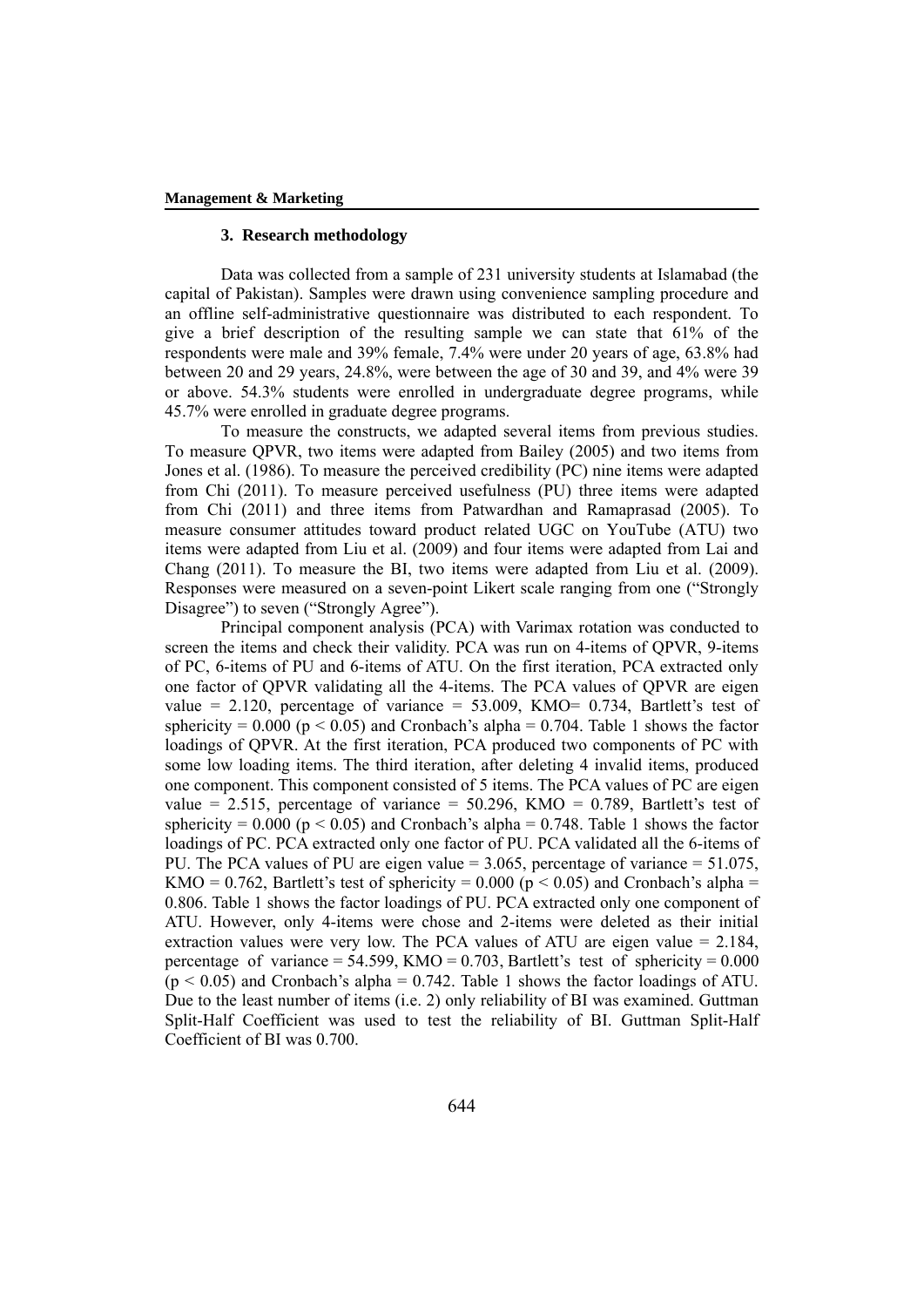#### **Factors affecting consumer attitudes and intentions**

*Table 1* 

### **Measurement scales of constructs of the study**

| <b>Measures</b>                                                                                    | Loading                                                                                                                                                                                                                                                                                                   |  |  |  |  |  |
|----------------------------------------------------------------------------------------------------|-----------------------------------------------------------------------------------------------------------------------------------------------------------------------------------------------------------------------------------------------------------------------------------------------------------|--|--|--|--|--|
| Q1. I often review the product content generated by multiple users on<br>YouTube.                  | .729                                                                                                                                                                                                                                                                                                      |  |  |  |  |  |
| Q2. I usually feel confident in user generated product content on YouTube                          |                                                                                                                                                                                                                                                                                                           |  |  |  |  |  |
| Q3. I find the user generated product content on YouTube stimulating                               |                                                                                                                                                                                                                                                                                                           |  |  |  |  |  |
| users rate it positively.                                                                          | .679                                                                                                                                                                                                                                                                                                      |  |  |  |  |  |
|                                                                                                    | .658                                                                                                                                                                                                                                                                                                      |  |  |  |  |  |
| C2. User generated product content on YouTube is dependable.                                       | .660                                                                                                                                                                                                                                                                                                      |  |  |  |  |  |
| C3. User generated product content on YouTube is honest.                                           | .783                                                                                                                                                                                                                                                                                                      |  |  |  |  |  |
| C4. User generated product content on YouTube is reliable.                                         | .611                                                                                                                                                                                                                                                                                                      |  |  |  |  |  |
| C5. User generated product content on YouTube is truthful                                          | .812                                                                                                                                                                                                                                                                                                      |  |  |  |  |  |
| U1. User generated product content on YouTube is good.                                             | .724                                                                                                                                                                                                                                                                                                      |  |  |  |  |  |
| U2. User generated product content on YouTube is valuable.                                         | .678                                                                                                                                                                                                                                                                                                      |  |  |  |  |  |
| U3. User generated product content on YouTube is a convenient source of<br>product information.    | .880                                                                                                                                                                                                                                                                                                      |  |  |  |  |  |
|                                                                                                    | .504                                                                                                                                                                                                                                                                                                      |  |  |  |  |  |
| U5. Users supply relevant product information on YouTube.                                          | .717                                                                                                                                                                                                                                                                                                      |  |  |  |  |  |
| U6. User generated product content on YouTube makes product information<br>immediately accessible. | .734                                                                                                                                                                                                                                                                                                      |  |  |  |  |  |
| A1. Watching user generated YouTube content enables me to get the reliable<br>product information. | .774                                                                                                                                                                                                                                                                                                      |  |  |  |  |  |
| A2. Watching user generated YouTube content enables me to get useful<br>product information.       | .820                                                                                                                                                                                                                                                                                                      |  |  |  |  |  |
| A3. Watching user generated YouTube content enables me to know the<br>different product aspects.   | .773                                                                                                                                                                                                                                                                                                      |  |  |  |  |  |
| A4. Watching user generated YouTube content enables me to get rich<br>product information.         | .561                                                                                                                                                                                                                                                                                                      |  |  |  |  |  |
| BI1. I will try the products shown on YouTube.                                                     | $\star$                                                                                                                                                                                                                                                                                                   |  |  |  |  |  |
| BI2. I intend to consider the products shown on YouTube in my future                               | $\star$                                                                                                                                                                                                                                                                                                   |  |  |  |  |  |
|                                                                                                    | when a group of users vote it positively.<br>especially when multiple users create it.<br>Q4. I trust the user generated product content on YouTube when multiple<br>C1. User generated product content on YouTube is unbiased.<br>U4. User generated product content on YouTube is useful.<br>purchases. |  |  |  |  |  |

**Note:** \*PCA was not applied on BI.

A confirmatory factor analysis (CFA) was performed to assess the goodness of fit of the measurement models of QPVR, PC, PU and ATU. Amos version 18 was used for the structural equation modelling (SEM) analysis. Traditional cut-off criteria of model fit (see Bentler, 1983:1990; Browne and Cudeck, 1993; Marsh and Grayson, 1995; McDonald and Ho, 2002; Schumacker and Lomax, 1996) was used to assess the goodness of fit of measurement models of QPVR, PC, PU and ATU. Measurement models of QPVR, PC, PU and ATU showed a good fit to data (see Table 2). Minimum standardized path coefficients should be 0.20 and above 0.30 is considered ideal to accept the relationship between the variables (Chin, 1998). Figure 2 shows the CFA item loadings of the constructs of this study.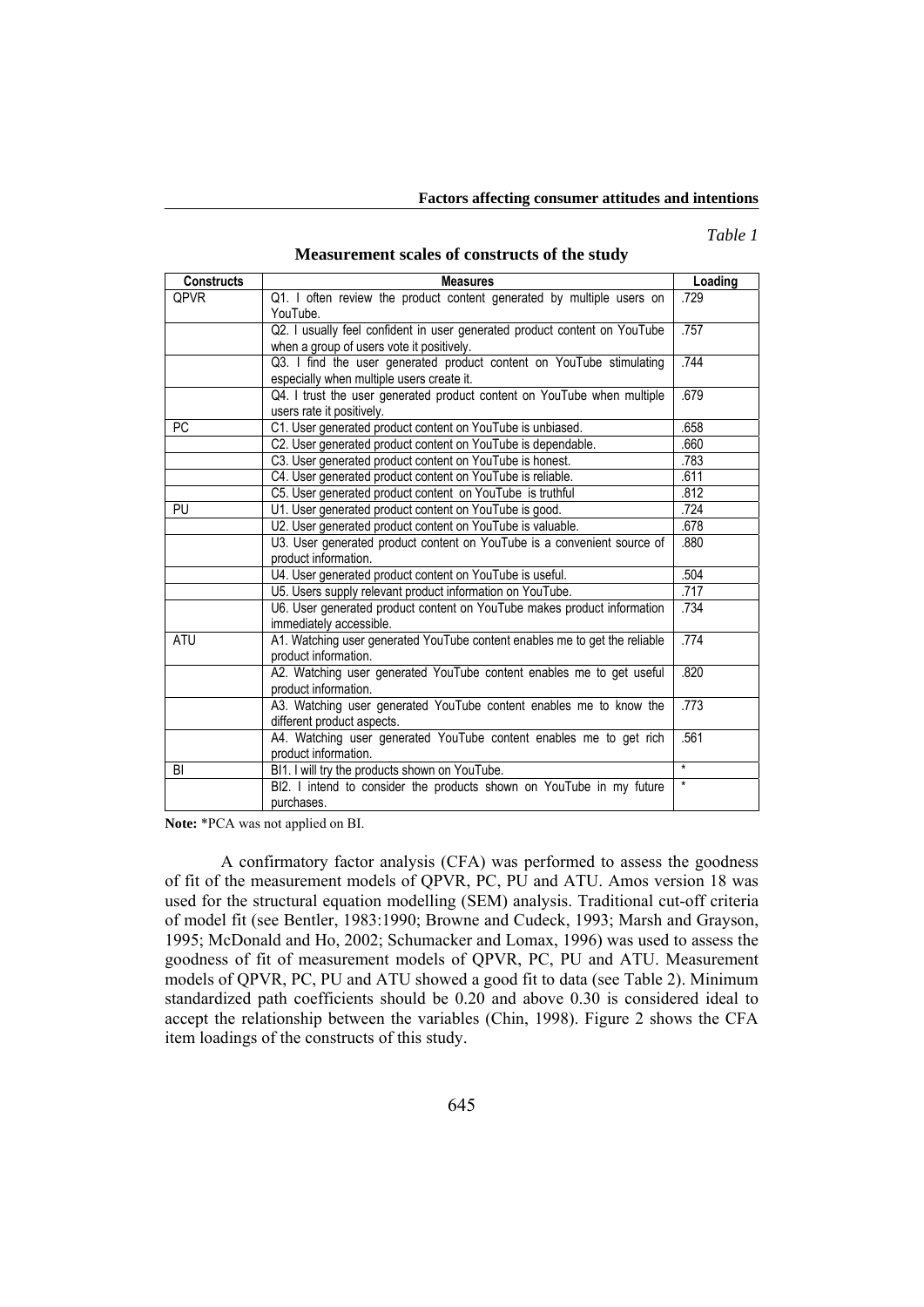*Table 2* 

| Construct | х2     | d.f. | D        | x2/d.f | GFI  | IFI  | <b>CFI</b> | <b>NFI</b> |      | <b>RMSEA</b> |
|-----------|--------|------|----------|--------|------|------|------------|------------|------|--------------|
| QPVR      | .890   | C    | .389     | 945    | .996 | 1.00 | .00        | .985       | .00  | .000         |
| PC        | 13.740 | э    | .017     | 2.748  | .977 | .958 | .957       | .935       | .914 | .033         |
| PU        | 25.575 | 9    | .002     | 2.842  | .964 | .955 | .954       | .932       | .923 | .050         |
| ATU       | 8.765  |      | .012     | 4.383  | .982 | .965 | .964       | .955       | .900 | .048         |
| Criteria  |        |      | .05<br>> | < 5    | .90  | .90  | .90        | .90<br>>   | .90  | .08          |

**Goodness of fit of the measurement models** 





*Figure 2*. **CFA item loadings of measurement models**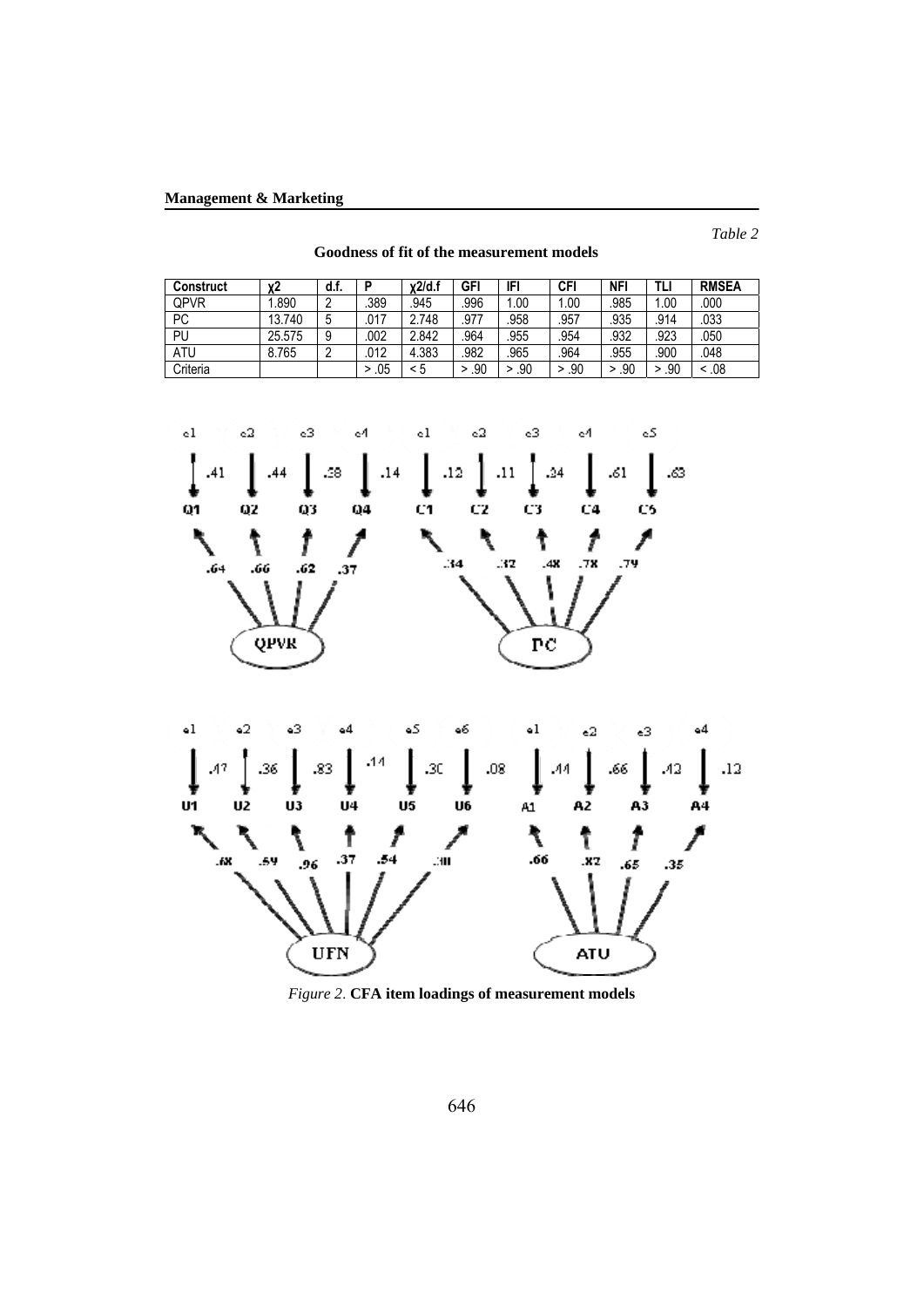## **5. Theory testing**

#### **5.1. Model fit**

The model provides a good fit to the data with a Chi-square  $(\chi 2) = 1.286$ ,  $df =$ 4, p > 0.05. The  $\chi^2/df$  ratio = 0.322 is also satisfactory.  $\chi^2/df$  ratio less than 5 is considered sufficient to accept the model (Thomson et al., 2005). Besides χ2 and χ2/*df* ratio, six indices, Goodness of Fit Index (GFI), Incremental Fit Index (IFI), Comparative Fit Index (CFI), Normed Fit Index (NFI), Tucker-Lewis Index (TLI), and Root Mean Square Error of Approximation (RMSEA) were used to examine the model fit. The model shows excellent fit to data on these indices by exceeding the proposed goodness-fit values of traditional cut-off model fit criteria (see Bentler, 1983:1990; Browne and Cudeck, 1993; Marsh and Grayson, 1995; McDonald and Ho, 2002; Schumacker and Lomax, 1996) (See Table 3).

*Table 3* 

| <b>Construct</b> |      | u.r. |     | x2/d.t | GFI  |      | CFI  | NFI  |     | <b>RMSEA</b> |
|------------------|------|------|-----|--------|------|------|------|------|-----|--------------|
| Model values     | .286 |      | 864 | .322   | .998 | .000 | .000 | .987 | .00 | 000          |
| Cut of Criteria  |      |      | .05 | ∽<br>N | .90  | .90  | .90  | .90  | .90 | .08          |

**Structural model fit** 



*Figure 3.* **Structural model** 

## **5.2. Structural model and hypotheses testing**

The proposed structural model tested in the current study consists of six causal paths (see Figure 3 and Table 4). The minimal value of standardized path coefficient (β) should be 0.20 and above 0.30 is ideal to accept the relationship between the two variables (Chin, 1998). In the proposed model, all the six paths are statistically significant (Table 4). Causal path between QPVR and PC has  $\beta = 0.36$  and  $p < 0.001$ . These results support the hypothesis (H1) that quantity of posts, views and reviews has a positive effect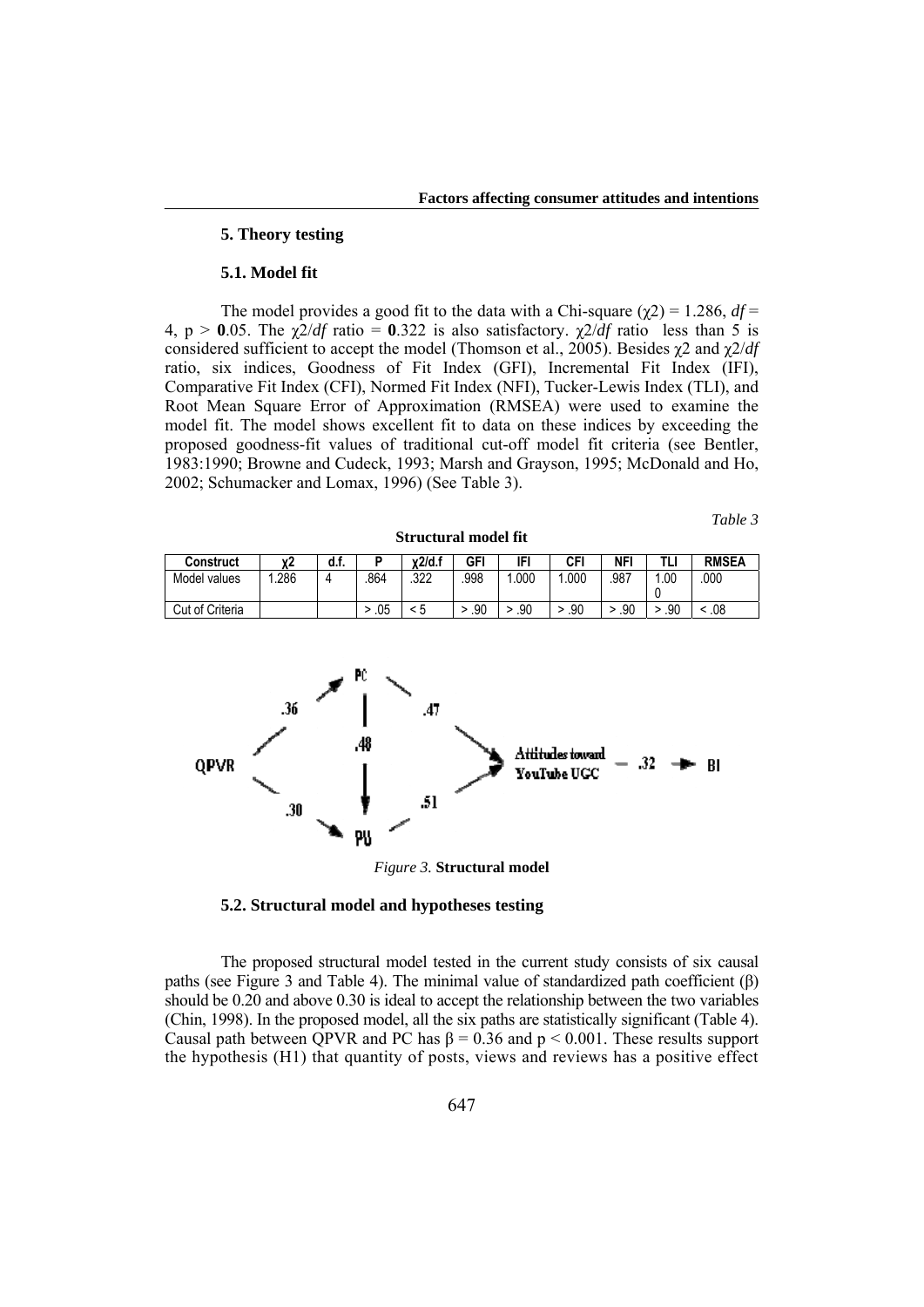on the perceived credibility of user generated YouTube product related content. Similarly, causal path between OPVR and PU has  $\beta = 0.48$  and  $p \le 0.01$ . These results support the hypothesis (H2) that quantity of posts, views and reviews has a positive effect on the perceived usefulness of user generated YouTube product related content. Causal path between PC and ATU has  $\beta = 0.36$  and  $p < 0.001$ . These results support the hypothesis (H3) that perceived credibility of user generated product content on YouTube has a positive effect on user attitudes toward it. Causal path between PC and PU has  $\beta = 0.47$  and  $p < 0.01$ . These results support the hypothesis (H4) that perceived credibility influences perceived usefulness of user generated product content on YouTube positively. Causal path between PU and ATU has  $\beta = 0.51$  and  $p < 0.001$ . These results support the hypothesis (H5) that perceived usefulness of user generated product content on YouTube has a positive effect on user attitudes toward it. Causal path between ATU and BI has  $\beta = 0.32$  and  $p \le 0.01$ . These results support the hypothesis (H6) that positive user attitudes toward the product content generated by other users on YouTube have a positive effect on their intentions of using it in purchase decision making.

*Table 4* 

| <b>Hypotheses</b> | <b>Causal Path</b>    | Standardized Path (B) |       | <b>Remarks</b> |
|-------------------|-----------------------|-----------------------|-------|----------------|
| H1                | $QPVR \rightarrow PC$ | .36                   | $***$ | Supported      |
| H <sub>2</sub>    | QPVR→PU               | .30                   | $**$  | Supported      |
| H <sub>3</sub>    | $PC \rightarrow PU$   | .48                   | $***$ | Supported      |
| H4                | $PC \rightarrow ATU$  | .47                   | $***$ | Supported      |
| H <sub>5</sub>    | $PU \rightarrow ATU$  | .51                   | $***$ | Supported      |
| H <sub>6</sub>    | $ATU \rightarrow BI$  | .32                   | $**$  | Supported      |

**Standardized path coefficients and hypotheses testing** 

**Note:** \*P < .05, \*\*P < .01, \*\*\*P < .001.

### **6. Discussion**

In the last two decades enormous changes took place in the ways of social and business communication. Undoubtedly, the internet has played the role of a catalyst in this change. Recently, social media profoundly transformed the communication landscape and this transformation still continues (Edwards, 2011). Social media is user generated media and most of the content available on it is user generated (UGC). Users usually generate verbal, visual and multimedia content on different platforms of social media (e.g. on YouTube) (Cheong and Morrison, 2008). The current study focused on the product related content which internet users generate on YouTube. Consumers perceive UGC as more credible and useful than the producer generated product information. UGC is considered to be objective and unbiased. Today, many consumers prefer to make purchase decisions based on the comments and recommendations which other consumers post on social media (Harris and Rae, 2009). The current study aimed to assess the influence of quantity of posts, views, and reviews (QPVR) on the perceived credibility (PC) and usefulness (PU) of product related content which users generate (UGC) on YouTube. It also aimed to examine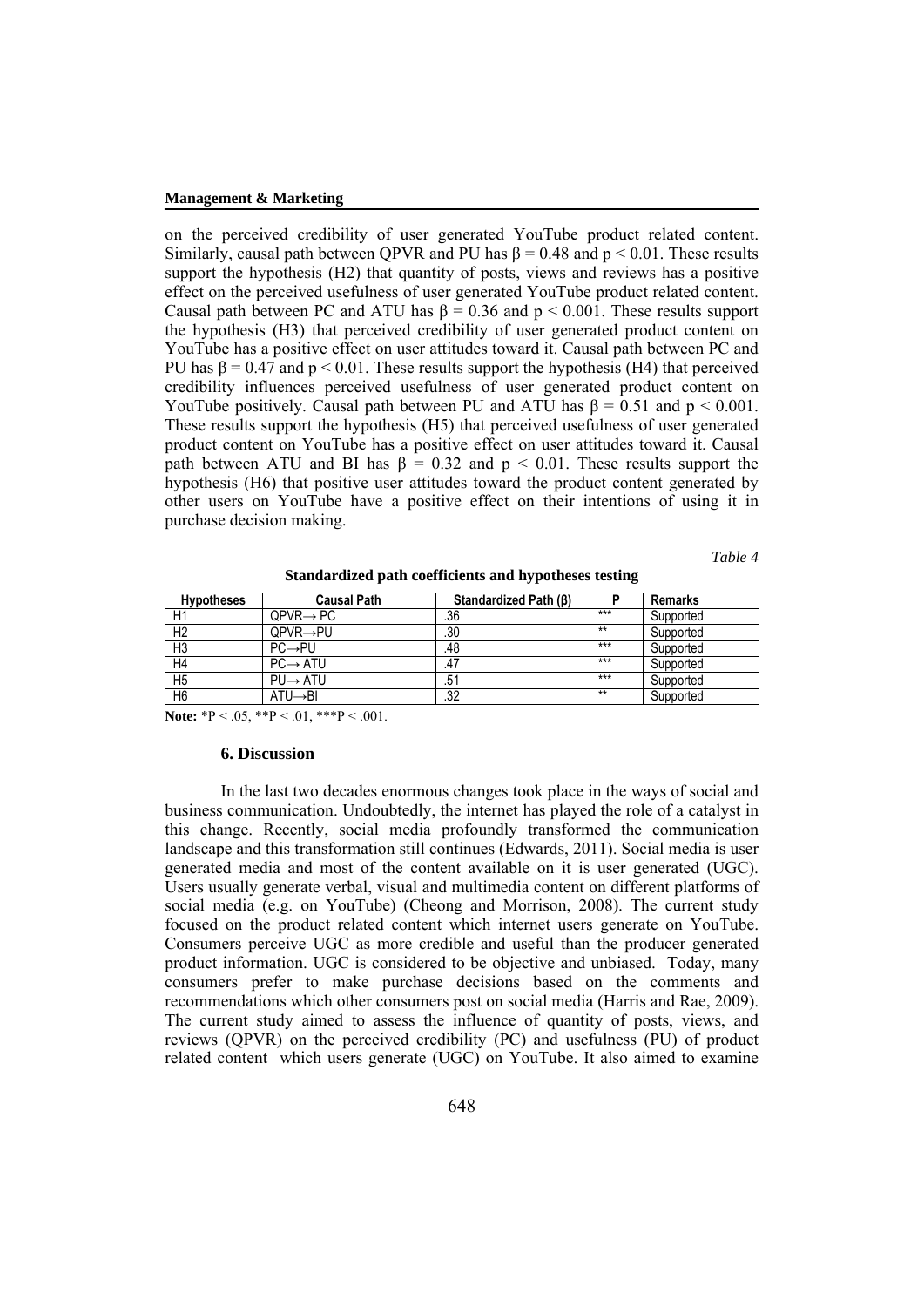the influence of perceived credibility and usefulness on consumer attitudes toward product related content which other users generate on YouTube (ATU). In addition, it attempted to assess the association between consumer attitudes toward user generated YouTube product content and their intentions to use that content in purchase decision making (BI).

Consistent with past studies (e.g. Wunsch-Vincent, 2007) the current study found that the quantity of posts, views, and reviews has a positive effect on the perceived credibility and usefulness of the product content which users generate on YouTube. Wunsch-Vincent (2007) identified that the numbers of posts, views, and reviews affect the perceived credibility and usefulness of the product information, which users upload on YouTube. Once a user uploads the video on YouTube it may have numerous comments, ratings, favourites and subscriptions by other users. These comments, ratings, and subscriptions enhance the perceived credibility and usefulness of the UGC on YouTube (Han et al., 2009). Posts, ratings, tags, and comments influence the diffusion and use of UGC (Liu-Thompkins and Rogerson, 2012; Harris, 2012). Popular user generated videos on YouTube that are viewed and reviewed by numerous people shape the public opinion, attitude, and sentiments (Bachrach, 2008; Kiss, 2006).

The current study found that perceived credibility positively influences the user attitudes toward product content which other users generate on YouTube. The message sources that consumers perceive more credible have strongly positive effect on their attitudes toward the message (Friedman and Friedman, 1979; Ohanian, 1990). Consumers perceive UGC sources (e.g. bloggers, video up-loaders etc.) as more credible than social media advertisers and possess positive attitudes toward UGC (Jonas, 2010). The current study also found that perceived credibility has a positive effect on the perceived usefulness of the product content which other users generate on YouTube. Some past studies conducted in web context support this finding. For example, McKnight and Kacmar (2007) found that information credibility influences the perceived usefulness of the information on the web positively. Consumers perceive online comments and product reviews credible as well as useful aids in purchase decisions (Cheung et al., 2008).

Daugherty et al. (2008) stated that perceived value of the content affect the consumer attitudes toward it. The current study identified that perceived usefulness positively affects the consumer attitudes toward the product content which other users generate on YouTube. Goldsmith and Horowitz (2006) identified that consumers perceive other consumers' online product reviews and comments useful and risk reducers in purchase decision making situations. Generally it is believed that consumers share both positive and negative product experiences with other consumers on social media. Conversely, product producers are perceived to advertise only the positive aspects of their products on social media. This perception has a positive effect on the consumers' perceived usefulness of the content which other users generate on YouTube (Cheong and Morrison, 2008). Attitude significantly influences the behavioural intentions (Kraft et al., 2005; Mosavi and Ghaedi, 2012). The current study found that consumer attitudes toward the product related UGC on YouTube and their intentions of using it in purchase decisions are associated positively. Consumers' positive attitude toward the UGC leads to the consumption of UGC (Daugherty et al., 2008).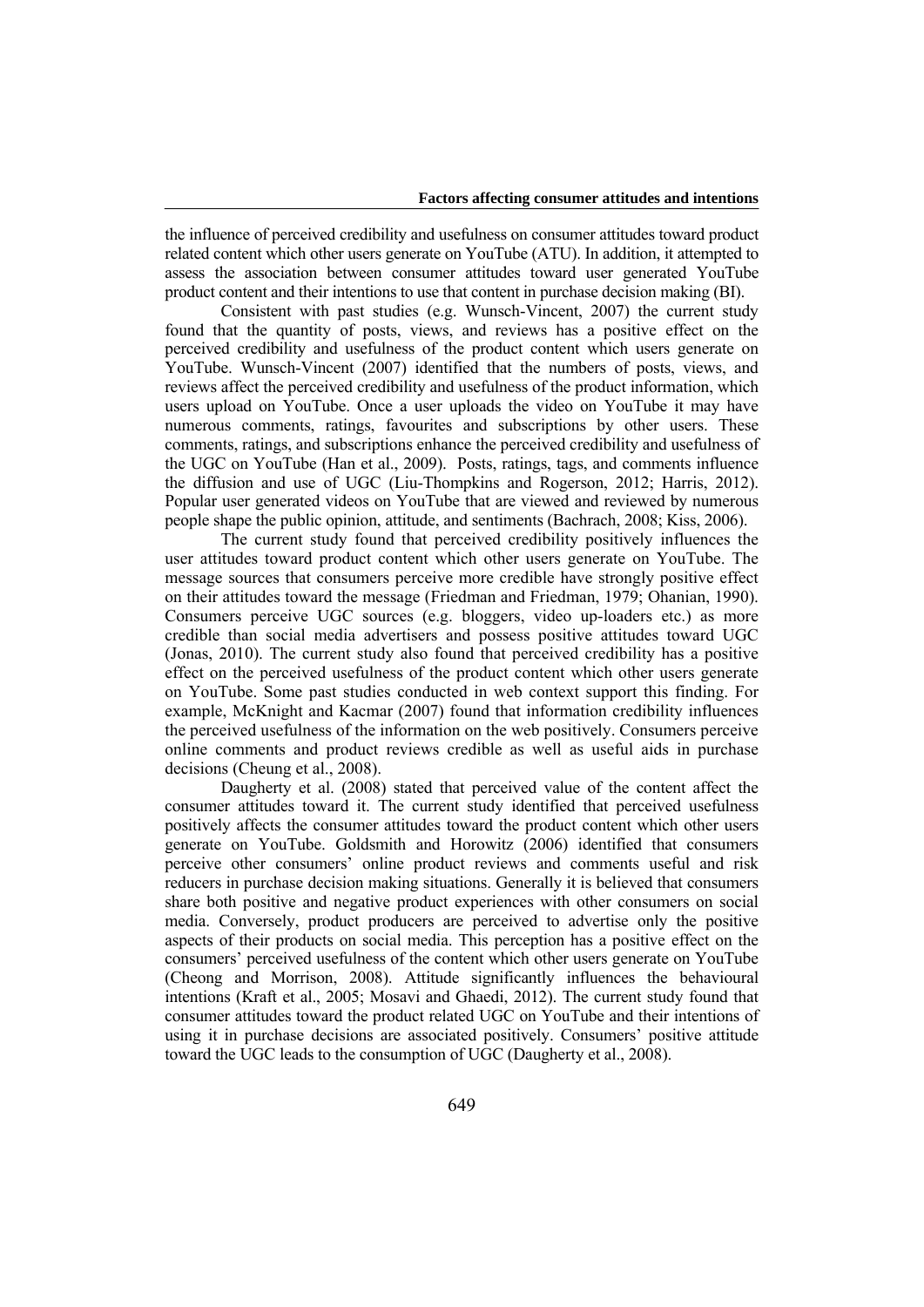## **7. Conclusions and implications for business**

The advent of social media has profoundly reshaped the communication landscape. It has significantly changed the relationship between the product producer and product user. Today, consumers rely more on the product recommendations and information which other users generate on social media (e.g. on YouTube) than the product advertisements. The current study examined the influence of the quantity of posts, views, and reviews on the perceived credibility and usefulness of the product content, which users generate on YouTube. Results revealed that the quantity of posts, views, and reviews has a positive effect on consumers' perceived credibility and usefulness of product content which other users generate on YouTube. In addition, results showed that both perceived credibility and usefulness positively influence consumer attitudes toward the product content which other users generate on YouTube. Results also revealed that consumer attitudes toward the content which other users generate on YouTube and their intentions to use that content in purchase decisions are associated positively.

The current study treated quantity of posts, views, and reviews about products on YouTube as a single construct. Future studies should treat quantity of posts, views and review as separate variables. Future studies should also examine the impact of advertising messages embedded in user generated YouTube content on consumer attitudes and behavioural intentions.

The findings of the current study have some important implications for those businesses which advertise their products and services using social media (e.g. YouTube). These findings suggest that advertisers should sponsor social media users to promote their products. Users who generate product content or information on social media are viewed as opinion leaders by other users (Cheong and Morrison, 2008). These findings also suggest that social media advertisers should embed their advertising messages in user generated YouTube videos with the permission of the video uploader. This will expose more users to the advertiser's message. This is justified by the fact that young consumers perceive UGC publishers (e.g. bloggers, video up-loaders) as credible and like to watch user generated videos on YouTube (Jonas, 2010). Furthermore, findings of the current study imply that advertisers should use real product users in their social media ads instead of celebrities. Consumer endorsements enhance perceived credibility of the endorsed product. It enhances the audience's attitudes toward the endorsed product (Wang, 2005).

### **References**

Ache, K.A. and Wallace, L. S. (2008), "Human papilloma virus vaccination coverage on YouTube", *American Journal of Preventive Medicine*, Vol. 35, pp. 389-392

Ajzen, I. (1991), "The theory of planned behaviour", *Organizational Behaviour and Human Decision Processes*, Vol. 50, pp. 179-211

Ajzen, I. and Fishbein, M. (1980), *Understanding attitudes and predicting social behaviour*, Prentice-Hall, Englewood Cliffs, New Jersey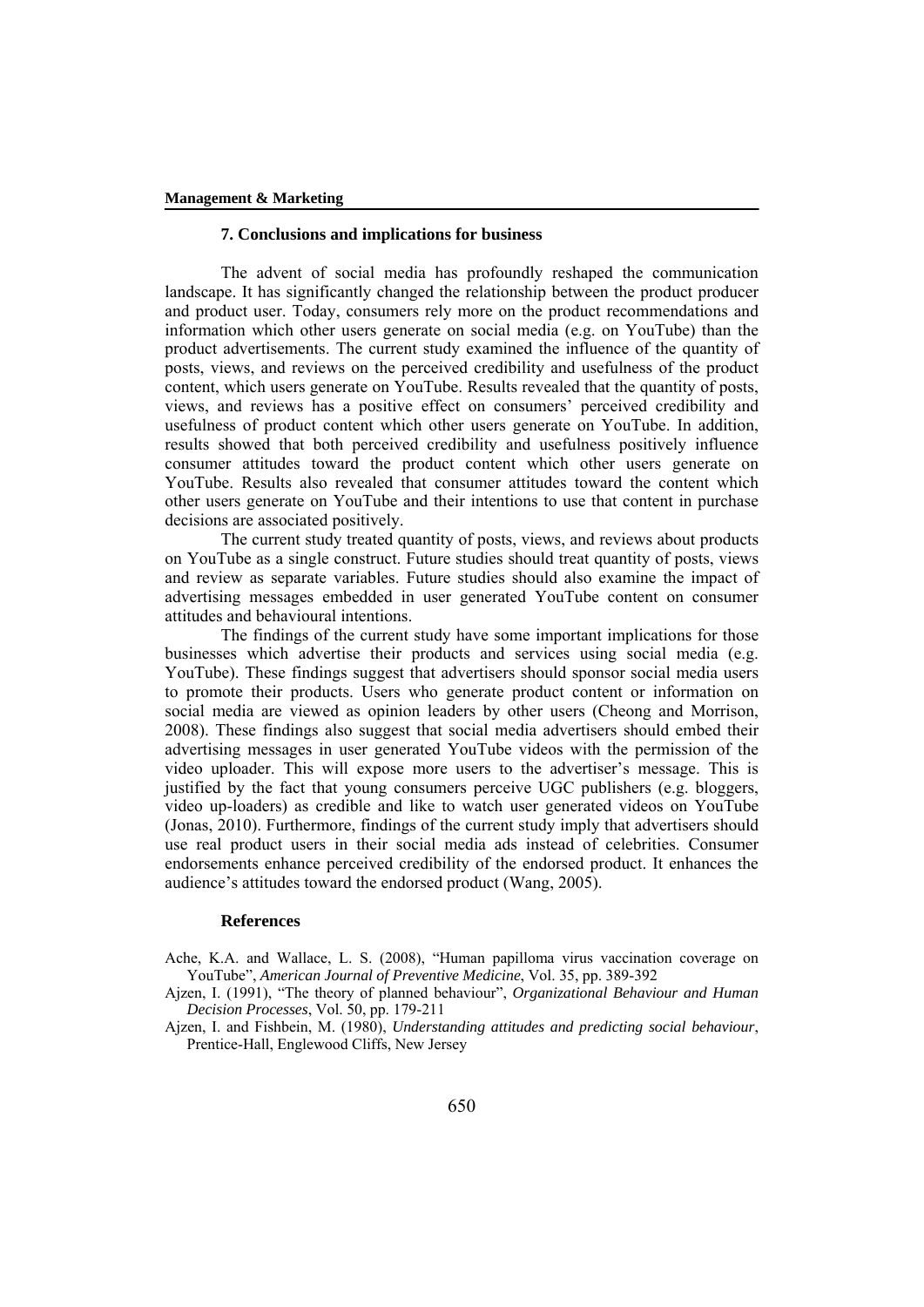- Bachrach, J. (2008), "The 'Low–Tech' election year: Viral videos shape a new politics", *Science & Spirit*, (January/February), pp. 16-17
- Bailey, A.A. (2005), "Consumer awareness and use of product review websites", *Journal of Interactive Advertising*, Vol. 6, No. 1, pp. 68-81
- Bentler, P.M. (1983), "Some contributions to efficient statistics in structural models: Specification and estimation of moment structures" *Psychometrika*, Vol. 48, No. 4, pp. 493-517
- Bentler, P.M. (1990), "Comparative fit indexes in structural models", *Psychological Bulletin*, Vol. 107, No. 2, pp. 238-246
- Borghol, Y., Ardon, S., Carlsson, N., Eager, D. and Mahanti, A. (2012), "The untold story of the clones: Content-agnostic factors that impact YouTube video popularity", in: *Proceedings of 18th ACM SIGKDD Conference on Knowledge Discovery and Data Mining (KDD*), ACM. Beijing, China, August 12-16
- Browne, M.W. and Cudeck, R. (1993), "Alternative ways of assessing model fit", in: Bollen, K. and Long, J.S. (eds.) *Testing structural equation models*, pp. 136-162, Sage Publications, Newbury Park
- Cha, M., Kwak, H., Rodriguez, P., Ahn, Y-Y. and Moon, S. (2007), "I tube, you tube, everybody tubes: Analysing the world's largest user generated content video system", in: *Proceedings of 7th ACM SIGCOMM Conference on Internet Measurement*, ACM, San Diego, California, USA, October 24-26
- Cheong, H.J. and Morrison, M.A. (2008), "Consumers' reliance on product information and recommendations found in UGC", *Journal of Interactive Advertising*, Vol. 8, No. 2, pp. 38-49
- Cheung, C.M.K., Lee, M.K.O. and Rabjohn, N. (2008), "The impact of electronic word-ofmouth: The adoption of online opinions in online customer communities*", Internet Research*, Vol. 18, No. 3, pp. 229-247
- Chi, H-H. (2011), "Interactive digital advertising vs. virtual brand community: exploratory study of user motivation and social media marketing responses in Taiwan", *Journal of Interactive Advertising*, Vol. 12, No. 1, pp. 44-61
- Chin, W.W. (1998), "Issues and opinion on structural equation modelling", *MIS Quarterly*, Vol. 22, No. 1, pp. 7-16
- Cook, S. (2008), "The contribution revolution", *Harvard Business Review*, Vol. 86, No. 10, pp. 60-69
- Cui, N., Wang, T. and Xu, S. (2010), "The influence of social presence on consumers' perceptions of the interactivity of web sites", *Journal of Interactive Advertising*, Vol. 11, No. 1, pp. 36-49
- Daugherty, T., Eastin, M.S. and Bright, L. (2008), "Exploring consumer motivations for creating user-generated content", *Journal of Interactive Advertising*, Vol. 8, No. 2, pp. 16-55
- Davis, F.D. (1986), *A technology acceptance model for empirically testing new end-user information systems: Theory and results*, Doctoral dissertation, MIT Sloan School of Management, Massachusetts Institute of Technology
- Davis, F.D. (1989), "Perceived usefulness, perceived ease of use, and user acceptance of information technology", *MIS Quarterly*, Vol. 13, No. 3, pp. 319-340
- Dickey, I.J. and Lewis, W.F. (2011), "An Overview of Digital Media and Advertising", in: Eastin, M. S., Daugherty, T. and Burns, N. M. (eds.) *Digital media and advertising: User generated content consumption*, Information Science Reference, pp. 1-31, New York
- Durbhakula, V.V.K, and Kim, D.J. (2011), "E-business for nations: A study of national level ebusiness adoption factors using country characteristics-business-technology-government framework", *Journal of Theoretical and Applied Electronic Commerce Research*, Vol. 6, No. 3, pp. 1-12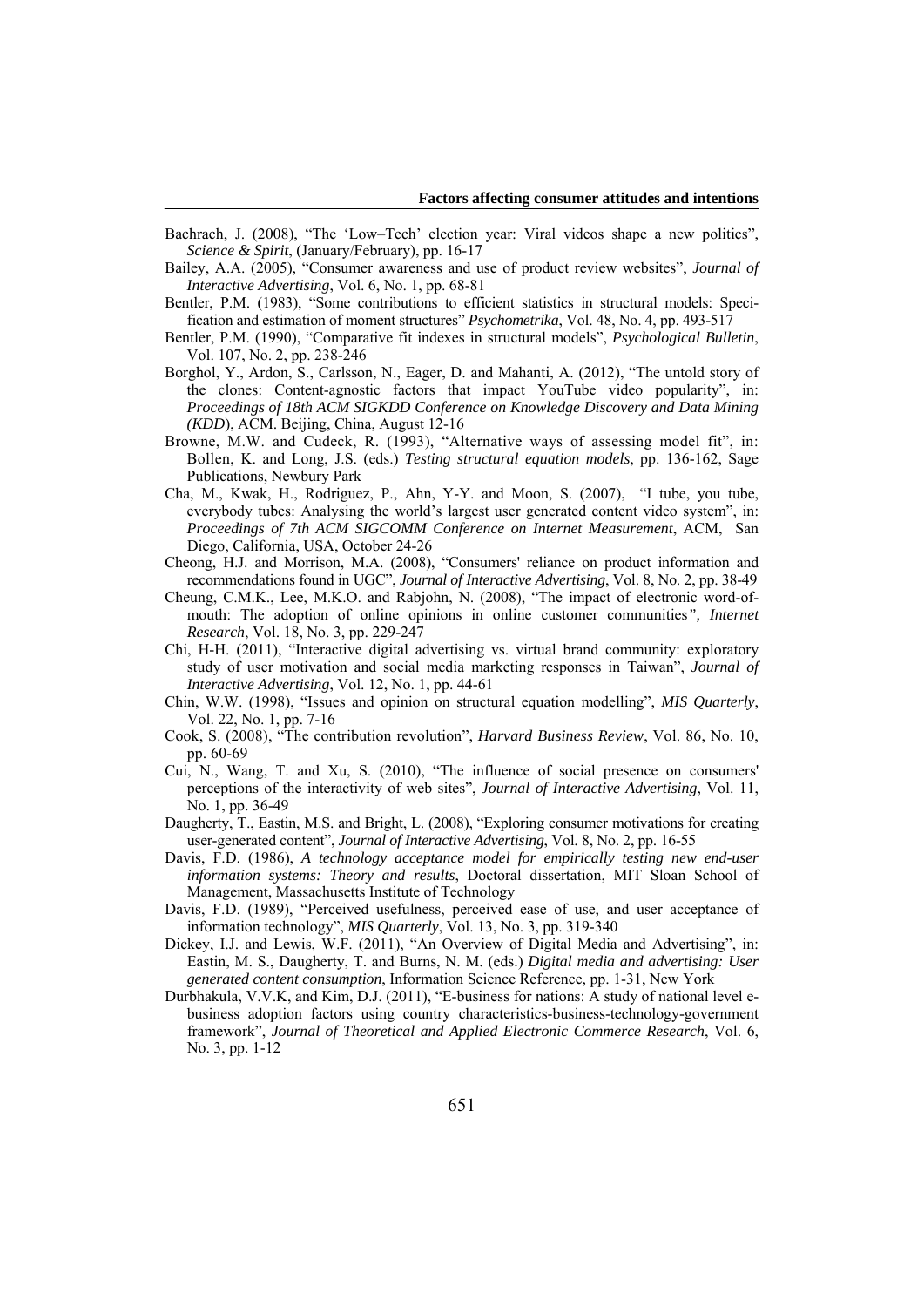- Edwards, S. M. (2011), "A social media mindset", *Journal of Interactive Advertising*, Vol. 12, No. 1, pp. 1-3
- Erdogan, Z.B. (1999), "Celebrity endorsement: A literature review", *Journal of Marketing Management*, Vol. 15, No. 3, pp. 291-314
- Fishbein, M. and Ajzen, I. (1975), *Belief, attitude, intention and behavior: An introduction to theory and research*, Reading, MA, Addison-Wesley
- Flanagin, A.J., Metzger, M.J., Pure, R. and Markov, A. (2011), "User-generated ratings and the evaluation of credibility and product quality in ecommerce transactions", In: *Proceedings of the 44th International Conference on System Sciences,* IEEE, Hawaii, January 4-7
- Friedman, H.H. and Friedman, L. (1979), "Endorser effectiveness by product type", *Journal of Advertising Research*, Vol.19, pp. 63-71
- Gill, P., Arlitt, M., Li, Z. and Mahanti, A. (2007), "YouTube traffic characterization: A view from the edge", In: *Proceedings of 7th ACM SIGCOMM Conference on internet measurement*, pp. 15-28, ACM, New York
- Goldsmith, R. and D. Horowitz, D. (2006), "Measuring motivations for online opinion seeking", *Journal of Interactive Advertising*, Vol. 6, No. 2, pp. 1-16
- Han, Y-S., Kim, L. and Cha, J.-W. (2009), "Evaluation of user reputation on YouTube", In: Ozok, A.A. and Zaphiris, P. (eds.) *Lecture notes in computer science*, Vol. 5621, pp. 346-353, Online Communities and Social Computing. Springer-Verlag, Berlin
- Hanson, G. and Haridakis, P. (2008), "YouTube users watching and sharing the news: a uses and gratifications approach", *Journal of Electronic Publishing*, Vol. 11, No. 3
- Harris, C.G. (2012), "An Evaluation of Search Strategies for User-Generated Video Content", In: *Proceedings of First International WWW Workshop on Crowdsourcing Web Search,* Lyon, France, April
- Harris, L. and Rae, A. (2009), "Social networks: the future of marketing for small business", *Journal of Business Strategy*, Vol. 30, No. 5, pp. 24-31
- Hilligoss, B. and Rieh, S-Y. (2008), "Developing a unifying framework of credibility assessment: Construct, heuristics, and interaction in context", *Information Processing and Management*, Vol. 44, pp. 1467-1484
- Jacoby, J. and Kaplan, L.B. (1972), "The components of perceived risk", in: *Proceedings of the 3rd Annual Conference of the Association for Consumer Research*, pp. 382-393. Association for Consumer Research, Chicago, IL
- Jonas, J.R.O. (2010), "Source credibility of company-produced and user generated content on the internet: An exploratory study on the Filipino youth", *Philippine Management Review*, Vol. 17, pp. 121-132
- Jones, W.H., Briggs, S.R. and Smith, T.G. (1986), "Shyness: Conceptualization and Measurement", *Journal of Personality and Social Psychology*, Vol. 51, No. 3, pp. 629-639
- Kaplan, A.M. and Haenlein, M. (2010), "Users of the world, unite! The challenges and opportunities of Social Media", *Business Horizons*, Vol. 53, 59-68
- Kim, K-S., Yoo-Lee, E. Y. and Sin, S-C.J. (2011), "Social media as information source: Undergraduates' use and evaluation behaviour", In: *Proceedings of ASIS&T 2011 Annual Meeting*, ASIST, New Orleans, LA, USA, October 9-13
- Kiss, J. (2006), "Media: Go figure viral videos: Spread of online movie clips shows YouTube's influence," *Guardian,* Vol. 18, December, p. 9
- Kraft, P., Rise, J., Sutton, S. and Røysamb, E. (2005), "Perceived difficulty in the theory of planned behaviour: perceived behavioural control or affective attitude", *British Journal of Social Psychology*, Vol. 44, pp. 479-96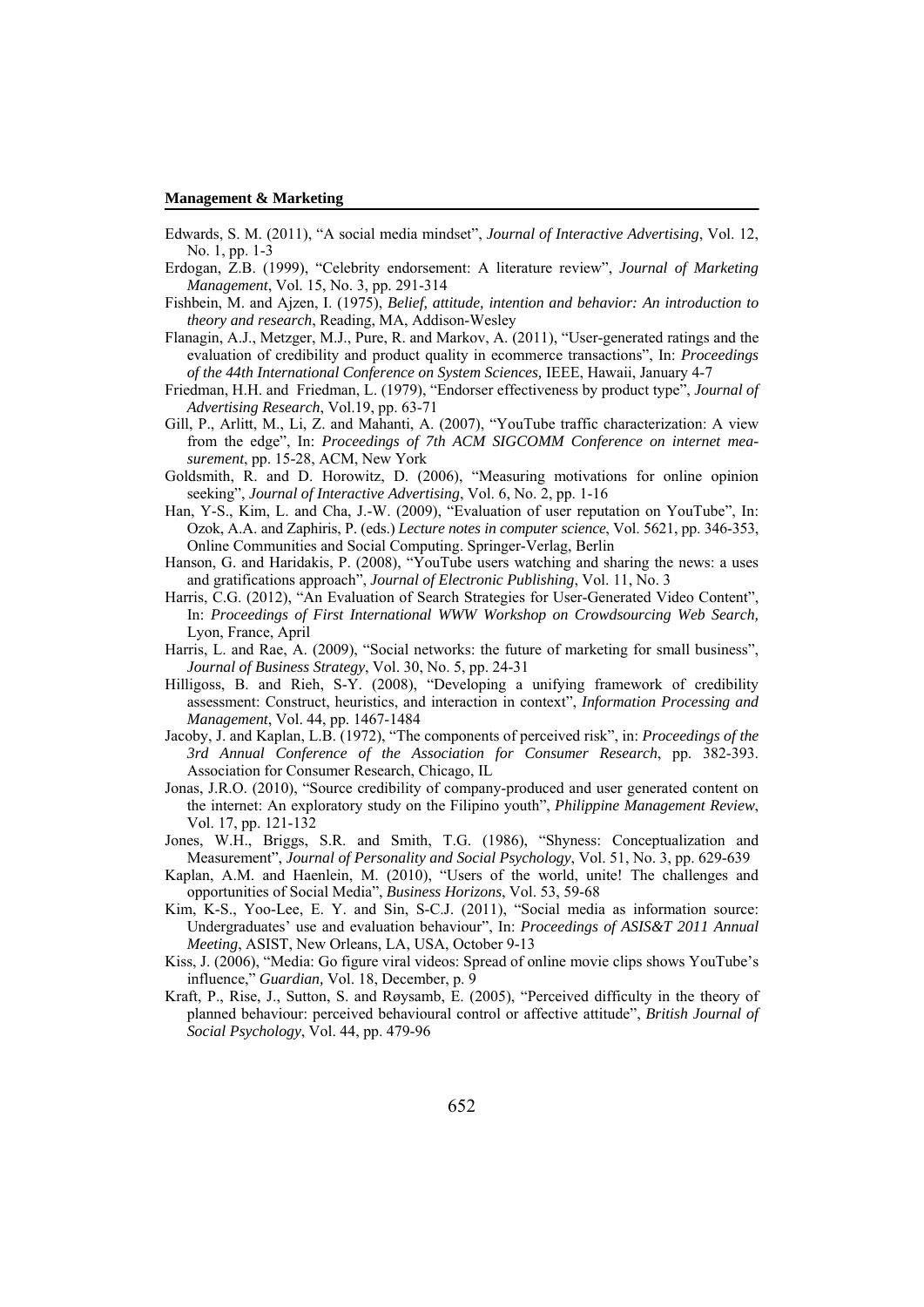- Lai, J-Y., and Chang, C.Y. (2011), "User attitudes toward dedicated e-book readers for reading. The effects of convenience, compatibility and media richness", *Online Information Review*, Vol. 35, No. 4, pp. 558-580
- Latane, B. (1981), "The psychology of social impact", *American Psychologist*, Vol. 36, No. 4, pp. 343-356
- Liu, S-H., Liao, H-L. and Pratt, J.A. ( 2009), "Impact of media richness and flow on e-learning technology acceptance", *Computers & Education*, Vol. 52, pp. 599-607
- Liu-Thompkins, Y. and Rogerson, M. (2012), "Rising to stardom: An empirical investigation of the diffusion of user-generated content", *Journal of Interactive Marketing*, Vol. 26, pp. 71-82
- Marsh, H.W. and Grayson, D. (1995), "Latent variable models of multi-trait-multi-method data", in: Hoyle, R. (ed.) *Structural equation modeling: Concepts, issues and applications*, pp. 177-198, Sage, Thousand Oaks, CA
- McDonald, R.P. and Ho, M.H.R. (2002), "Principles and practice in reporting structural equation analyses", *Psychological Methods*, Vol. 7, No. 1, pp. 64-82
- MacKinnon, K.A. (2012), "User generated content vs. advertising: Do consumers trust the word of others over advertisers", *The Elon Journal of Undergraduate Research in Communications*, Vol. 3, No. 1, pp. 14-22
- McKnight, D.H. and Kacmar, C.J. (2007), "Factors and effects of information credibility", In: *Proceedings of the ninth international conference on Electronic commerce*, pp. 423-432, ACM, New York, NY, USA
- Mir, I. and Zaheer, A. (2012), "Verification of social impact theory claims in social media context", *Journal of Internet Banking and Commerce*, Vol. 17, No. 1, pp. 1-15
- Mir, I.A. (2012), "Consumer attitudinal insights about social media advertising: A South Asian perspective", *The Romanian Economic Journal*, Vol. XV, No. 45, pp. 265-288
- Mosavi, S.A. and Ghaedi, M. (2012), "An examination of the effects of some factors on behavioral intentions (A new model)", *Global Advanced Research Journal of Management and Business Studies*, Vol. 1, No. 5, pp. 163-172
- Muntinga, D.G., Moorman, M. and Smit, E.G. (2011), "Introducing COBRAs: Exploring motivations for brand-related social media use", *International Journal of Advertising*, Vol. 30, No. 1, pp. 13-46
- Ohanian, R. (1990), "Construction and validation of a scale to measure celebrity endorsers' perceived expertise, trustworthiness, and attractiveness", *Journal of Advertising*, Vol. 19, No. 3, pp. 39-52
- O'Reilly, K. and Marx, S. (2011), "How young, technical consumers assess online WOM credibility", *Qualitative Market Research: An International Journal*, Vol. 14, No. 4, pp. 330-359
- Parise, S. and P.J. Guinan (2008), "Marketing using web 2.0", in: *Proceedings of International Conference on System Sciences*, IEEE, Hawaii, IEEE, January 07-10
- Patwardhan, P. and Ramaprasad, J. (2005), "Rational integrative model of online consumer decision making", *Journal of Interactive Advertising*, Vol. 6, No. 1, pp. 2-13
- Reino, S. and Hay, B. (2011), "The Use of YouTube as a Tourism Marketing Tool", In: *Proceedings of the 42nd Annual Travel & Tourism Research Association Conference,*  London, Ontario, Canada, 42
- Riegner, C. (2007), "Word of mouth on the web: The impact of web 2.0 on consumer purchase decisions", *Journal of Advertising Research*, December, Vol. 47, No. 4, pp. 436-437
- Ščeulovs, D. and Gaile-Sarkane, E. (2010), "Identification of factors affecting consumer habits in the e-environment", in: *Proceedings of 6th International Scientific Conference,* Vilnius Gediminas Technical University Publishing House "Technika, Vilnius, Lithuania, May 13-14